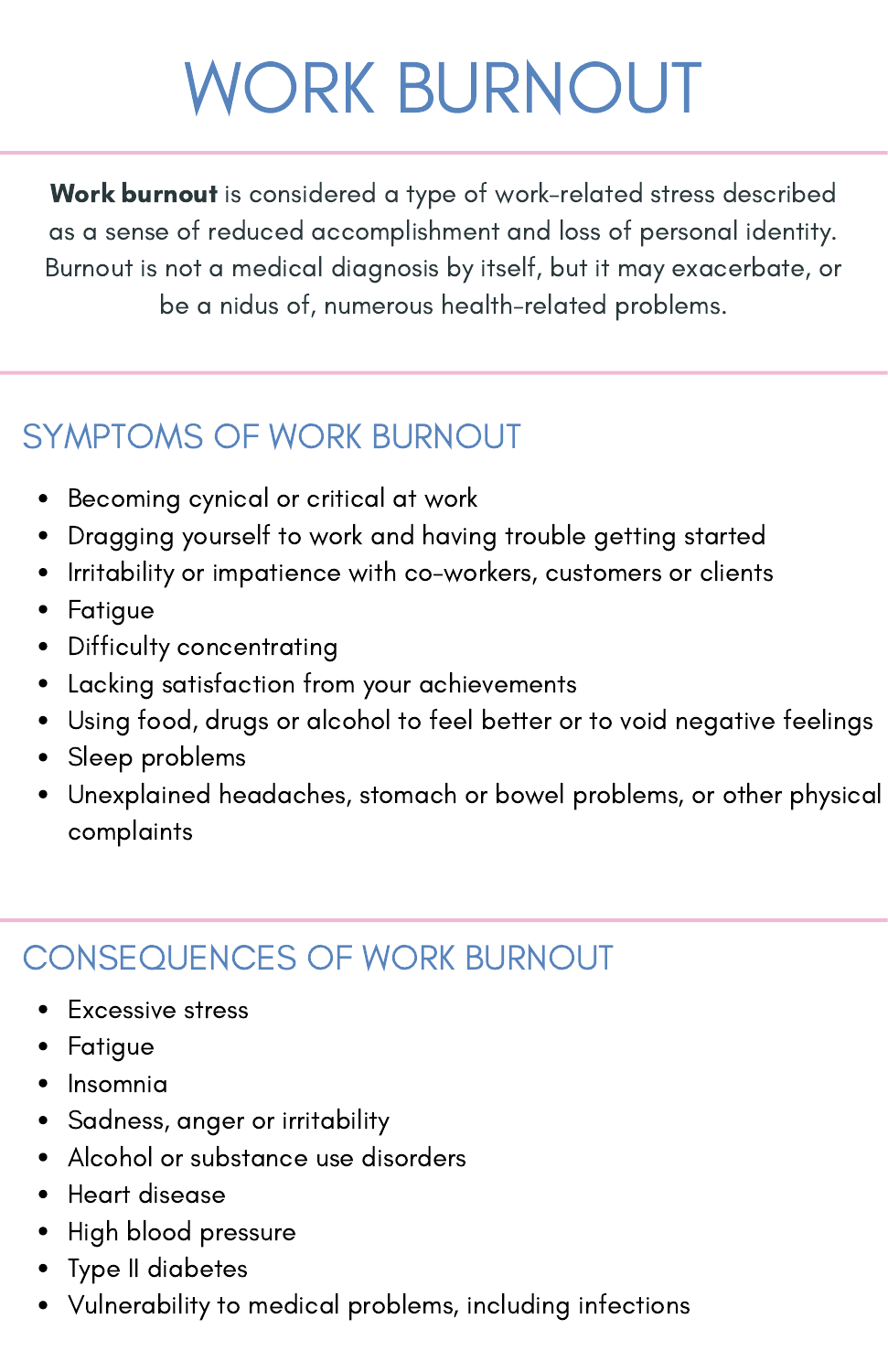# WORK BURNOUT

## TIPS FOR MANAGING BURNOUT

- Recognize the signs and symptoms of burnout
- Discuss specific concerns with a supervisor (if possible).
- Seek support. Whether you reach out to co-workers, friends or loved ones, support and collaboration might help you cope. If you have access to an employee assistance program, take advantage of relevant services.
- Engage in one or more stress-reducing activities for at least 20 minutes each day. This may include yoga, meditation, tai chi, martial arts, mindfulness exercises, boxing, weight training, cross-fit, running, swimming, other aerobic exercise, sports, creative writing, painting, drawing, listening to music, playing an instrument, or reading for pleasure.
- Get quality sleep. We spend about a third of our lives sleeping. Sleep allows our body to reset. Interestingly, sleep is important for our memory, our immune system, and our ability to regulate our emotions.
- Healthy diet. Junk food is comforting, but it doesn't help your cause. Having the occasional "cheat meal" is important, but limit those sweets and saturated fats as much as possible. A high protein, high fiber, moderate fat, and low carbohydrate diet can improve your energy levels, concentration, memory, and mood!
- Set healthy work-life boundaries. Setting healthy work-life boundaries will not only improve your mental health but prevent burnout and promote more effective and efficient work!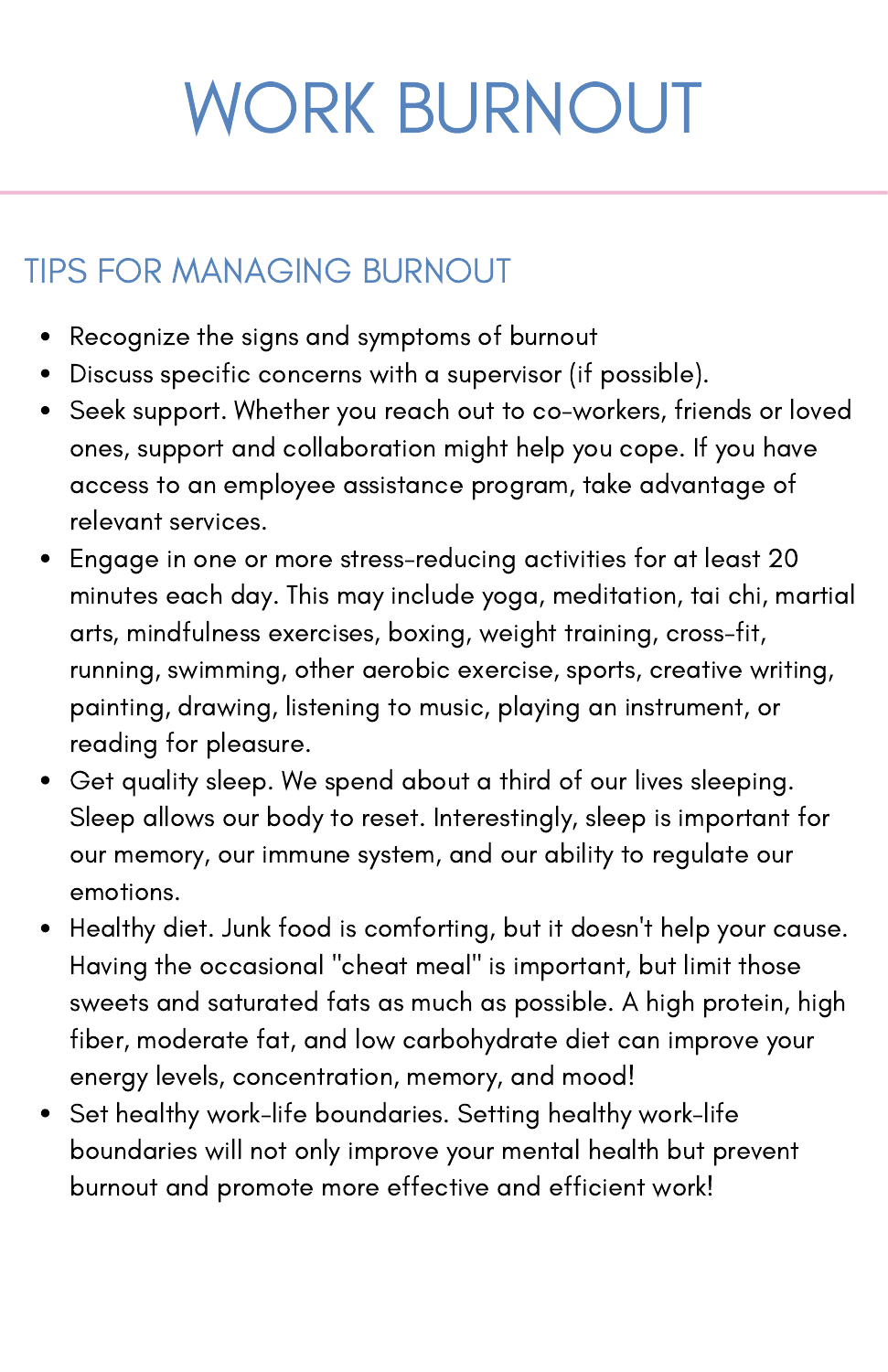**Boundaries** are the rules we set for ourselves in our relationships, our work, and our personal lives. Healthy boundaries mean preventing others from projecting beliefs, judgements, or expectations onto you. A person with healthy boundaries can say "no" to others when they need to while also supporting those in need. This includes workrelated tasks, home chores, or supporting those you care about. This is not as easy as it sounds.

# PRIORITIZE YOUR VALUES

Boundaries should be based on your beliefs and values (i.e., the things that are important to you). These may or may not align with others but that is ok...they are YOURS. The first step is to make a priority list. Example below:

- Spending time with family
- Personal Free time/Hobbies
- Exercise
- Productive and Efficient work

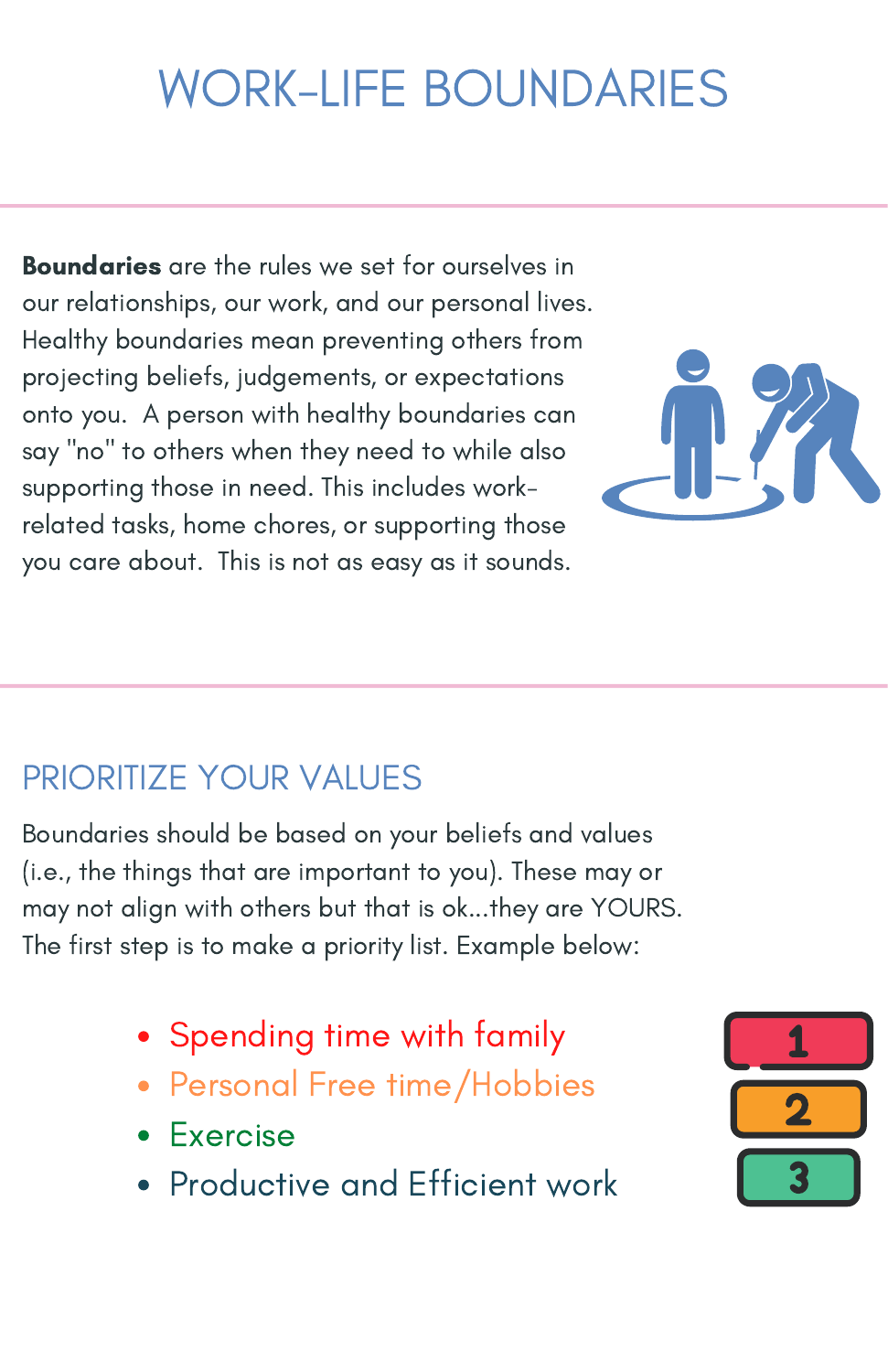# PRIORITIZE YOUR TIME

Each day, it is important to make time for the top 4-5 priorities. To do this, you will need to create a skeleton schedule. This does not mean scheduling everything to the minute. Here is an example:

#### Morning

- Wake up at 6:30AM
- Exercise for 30 minutes before work
- Check/respond to emails for 30 minutes
- Work from 8AM-11AM with 15 minute breaks every 45 minutes

#### Noon

- Spend 30 to 45 minutes eating lunch and visiting with a  $\circ$ friend/family member
- Check/respond to emails for 30 minutes prior to starting afternoon work

#### Afternoon

- Work from 1PM-4PM with 15 minute breaks every 45 minutes
- End all work at 5PM and spend 30 minutes checking/responding to emails one more time for the day

#### **Evening**

- Spend 1 hour with a friend/family member
- Spend 1 hour playing guitar (or other hobby)
- Get ready for bed at 10:00pm
- Leisure reading for 30 minutes in bed
- Lights out by 10:30PM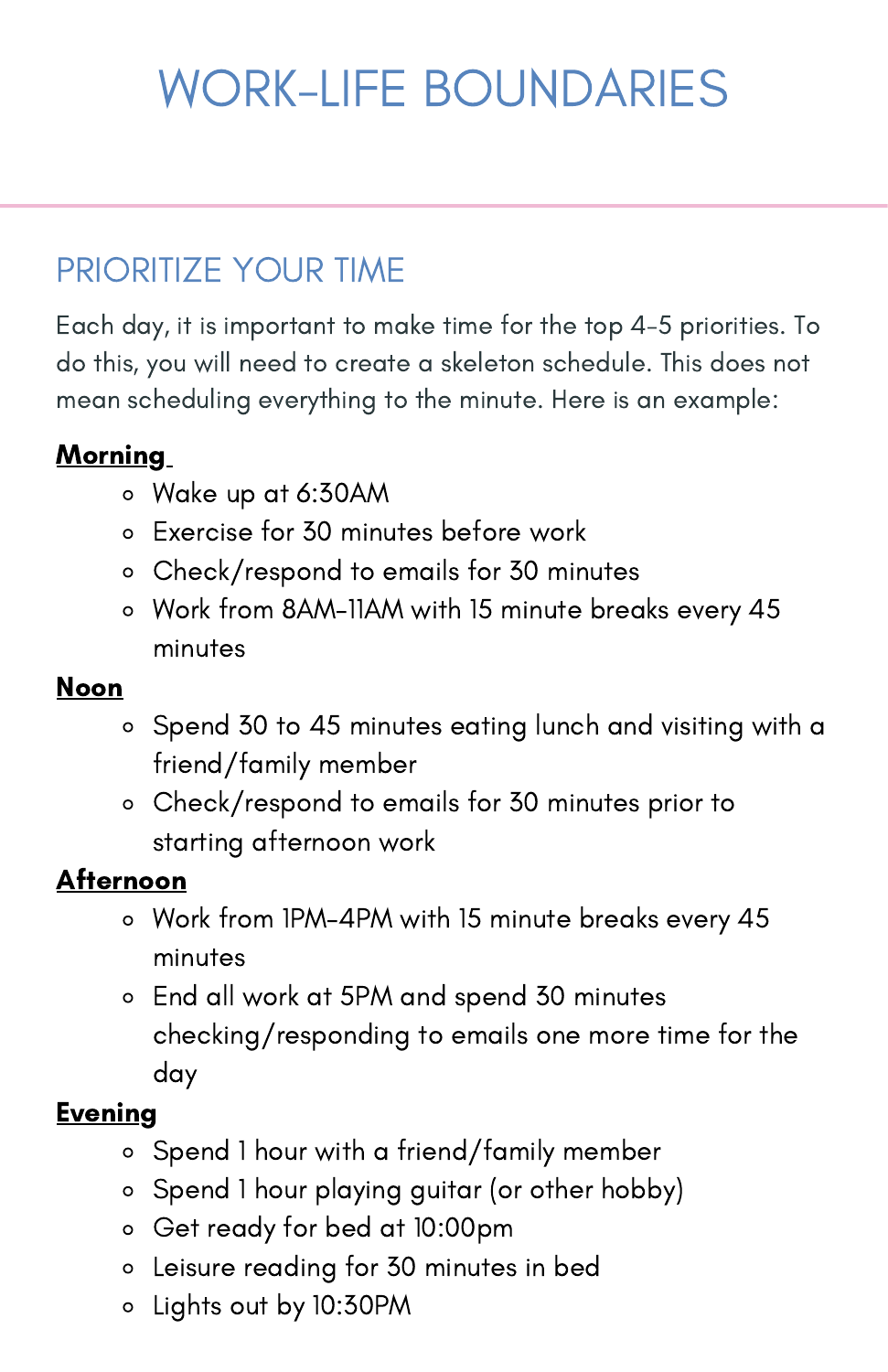# CHECKING EMAIL

Schedule the times you plan to check your email. One of the biggest problems people have is obsessively checking email. This is anxiety-provoking and inefficient as it disrupts any tasks at hand. Use the auto-respond function to inform those who email you of when you check your email. You can also instruct people to call you directly if it is urgent.



## **PHONE**



As with email, limit phone checking. Whatever you do, checking your phone and/or email should not be the VERY FIRST thing or VERY LAST THING you do each day. When not working, your phone or computer should be somewhere else. DO NOT have it on you or near you at all times.